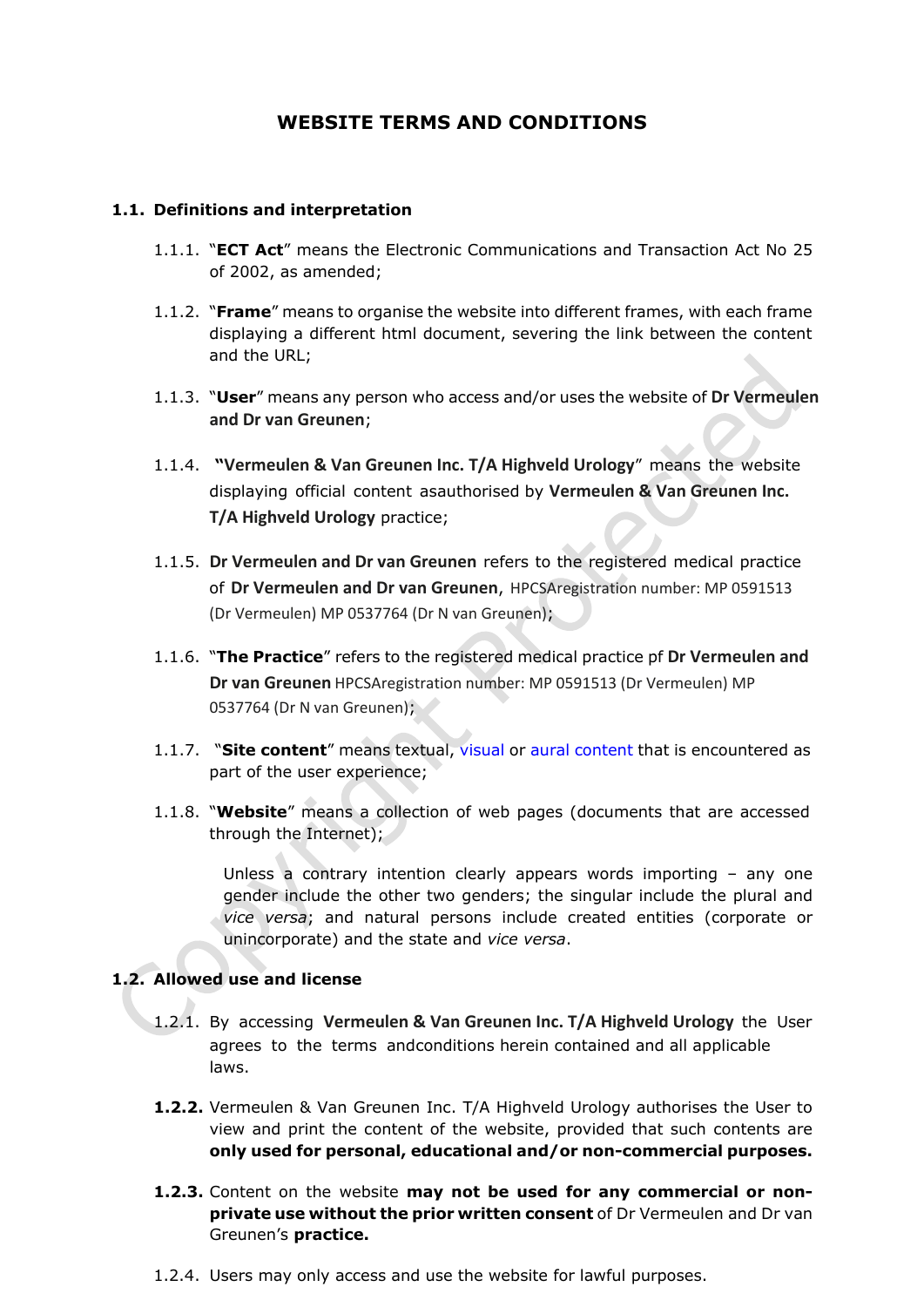- 1.2.5. No person may frame this website in any manner whatsoever without the prior written consent of Dr Vermeulen and Dr van Greunen's practice.
- 1.2.6. Users are not allowed to copy, reproduce, reuse, retransmit, adapt, publish, frame, post, upload, modify, broadcast or distribute any Site content in any way.

#### **1.3. IP rights and domain names**

- 1.3.1. All intellectual property on the website, including but not limited to trademarks, domain names, patents, text, graphics, software, icons, hyperlinks, software, and design elements are the property of **Dr Vermeulen and Dr van Greunen** and are protected from infringement by domestic and international legislation.
- 1.3.2. All Site content remains the sole property of the relevant content owner and is protected under all relevant copyright, trademark, patent and other applicable laws.
- 1.3.3. Nothing on the Website should be construed as granting any licence or right to distribute content without the express written consent of **Dr Vermeulen and Dr van Greunen**.

#### **1.4. Severability**

If for any reason any of the provisions contained herein are found to be void or unenforceable it will be severed to the extent that it is void or unenforceable and the remaining provisions will continue in full force and effect.

## **1.5. Waiver**

- 1.5.1. Although **Dr Vermeulen and Dr van Greunen** will make reasonable endeavours to ensure that the content on the website is reliable, inaccuracies may occur. It is therefore important that the User acknowledges that -
	- 1.5.1.1. use of the website is at own risk;
	- 1.5.1.2. the website is provided to the User 'as is'.
	- 1.5.2. The User is furthermore prohibited from –
	- 1.5.2.1. placing information, personal or otherwise, on **Dr Vermeulen and Dr van Greunen's website**;
	- 1.5.2.2. creating additional hyperlinks on Vermeulen & Van Greunen Inc. T/A Highveld Urology;
	- 1.5.2.3. defacing Vermeulen & Van Greunen Inc. T/A Highveld Urology;
	- 1.5.2.4. deleting, altering and/or amending content on Dr Vermeulen and Dr van Greunen's **website .**

## **1.6. Hyperlinks**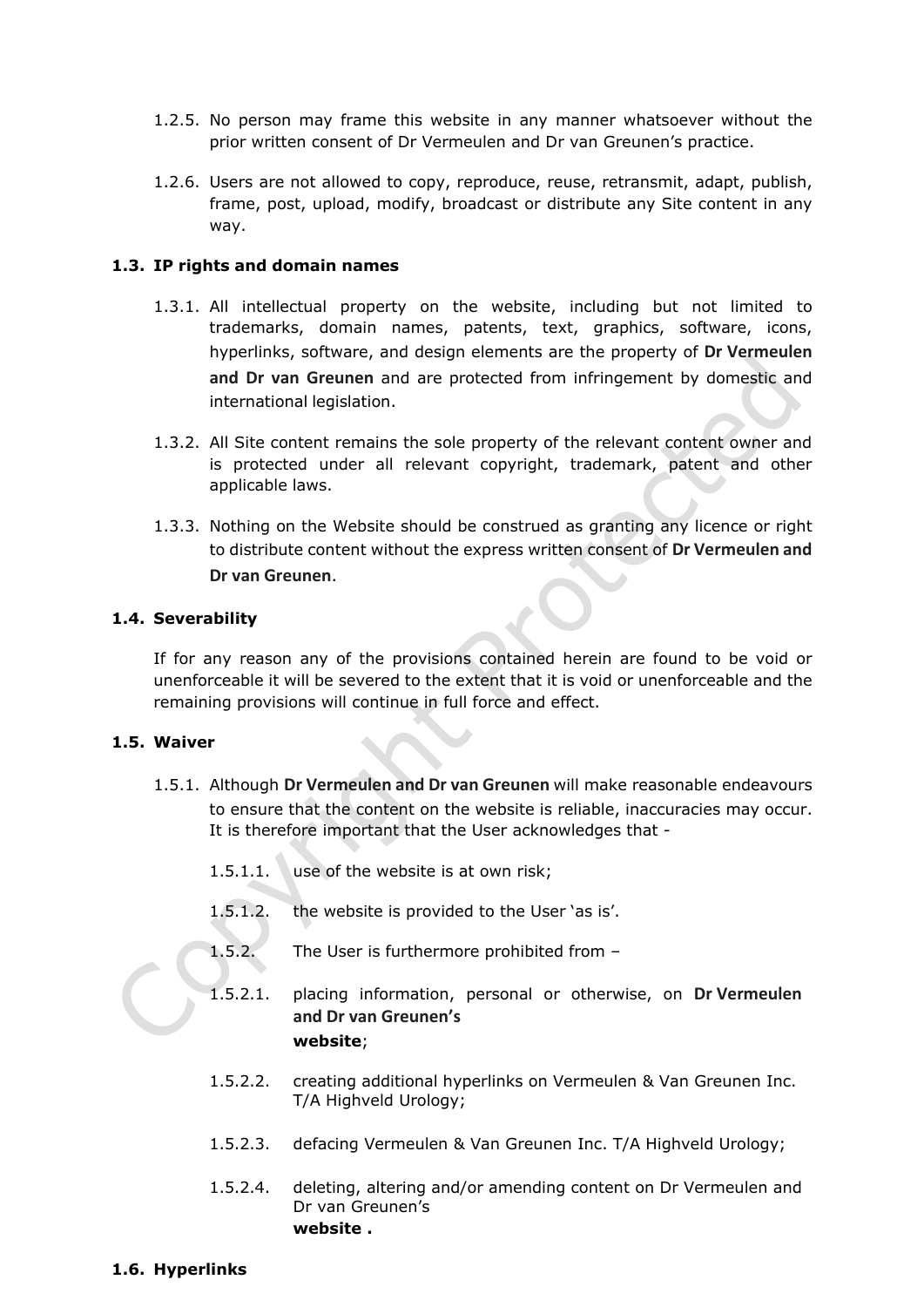- 1.6.1. The Website may provide hyperlinks to other websites not controlled by Dr Vermeulen and Dr van Greunen's practice. Such links do not imply the endorsement, agreement or support of the content of such other sites.
- 1.6.2. Downloading material from these sites may risk infringing intellectual property.
- 1.6.3. It is the User's responsibility to access the authenticity of any website which may be hyperlinked to Vermeulen & Van Greunen Inc. T/A Highveld Urology .
- 1.6.4. The Practice is not responsible for ensuring that hyperlinks are operational.

## **1.7. Security**

- 1.7.1. Although **Dr Vermeulen and Dr van Greunen** acknowledges that a 100% secure online environment is unattainable, the Practice is committed to taking reasonable security measures to safeguard the content of its website.
- 1.7.2. The User's privacy is very important to **Dr Vermeulen and Dr van Greunen**. Any information providedto **Dr Vermeulen and Dr van Greunen** is therefore stored on a secure server.
- 1.7.3. **Dr Vermeulen and Dr van Greunen** does not sell or rent personal information about individual members (such as name, address, email address, telephone or fax number) to third parties.
- 1.7.4. **Dr Vermeulen and Dr van Greunen** may disclose personal information in response to a specific request by a law enforcement agency, subpoena, court order, or as requiredby law.
- 1.7.5. **Dr Vermeulen and Dr van Greunen** will collate the information which users give to the practice to provide users with services and personalise the use and visits of **Vermeulen & Van Greunen Inc. T/A Highveld Urology** .
- 1.7.6. **Dr Vermeulen and Dr van Greunen** may also use such information to inform users, about changes inthe services **Dr Vermeulen and Dr van Greunen** offers and/or about features that may be of interestto Users. By providing **Dr Vermeulen and Dr van Greunen** with this information, users consent to **Dr Vermeulen and Dr van Greunen's** use of it for these purposes and for the purposes outlined in **Dr Vermeulen and Dr van Greunen's** Privacy Policy, including for the purpose of processing User requests.
- 1.7.7. For further information regarding the Practice's treatment of a User's personal information, referred to the [Privacy](http://www.checkers.co.za/pages/198763778/Privacy-Policy.asp) Policy.

## **1.8. Disclaimer and limitation of liability**

1.8.1. Information contained on Vermeulen & Van Greunen Inc. T/A Highveld Urology is for information purposes only and not intended to constitute professional advice as circumstances will vary from person to person.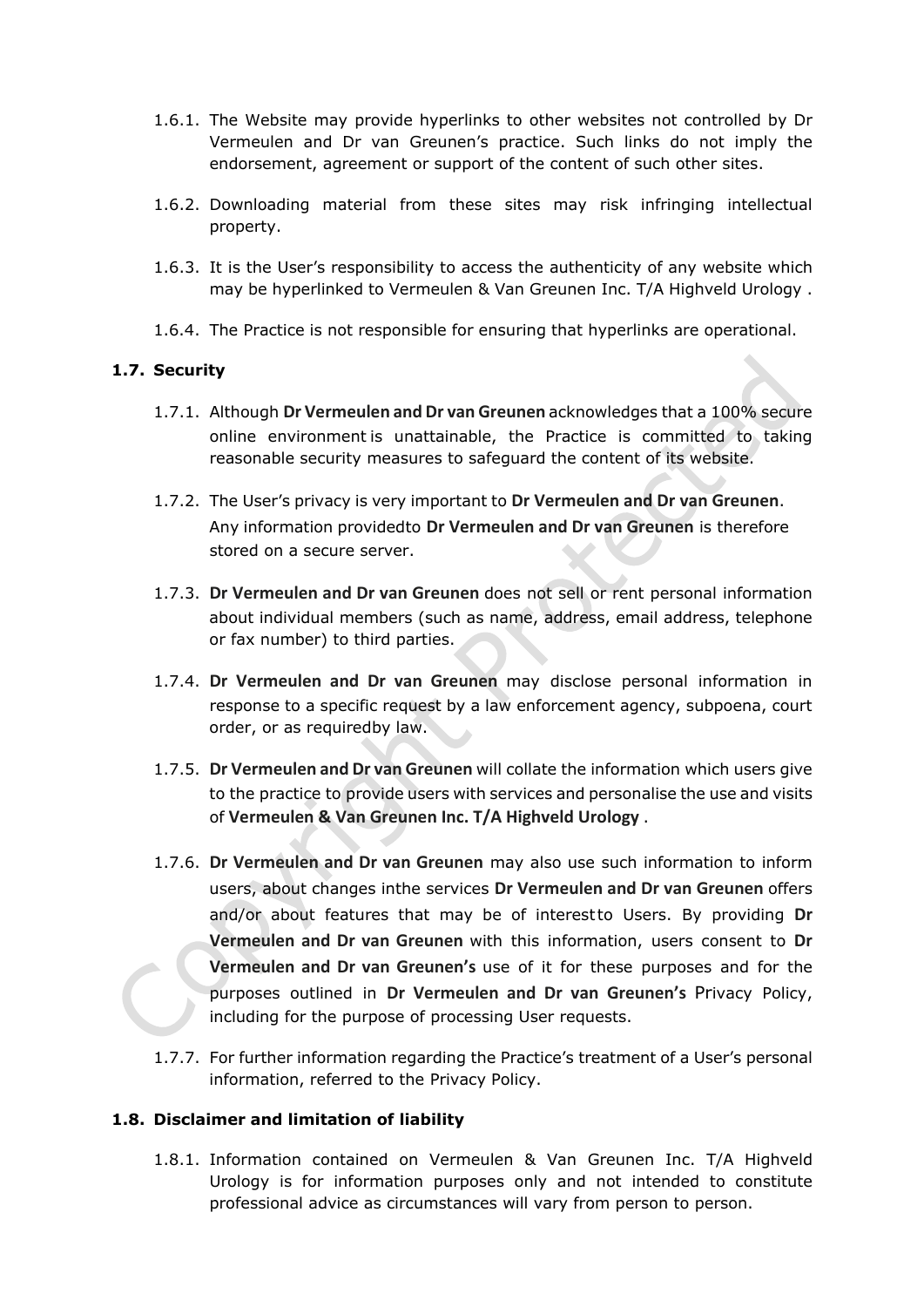- 1.8.2. The Practice is not liable to Users for information posted on Dr Vermeulen and Dr van Greunen's **website .**
- 1.8.3. The Practice is not liable for the actions of Users of Vermeulen & Van Greunen Inc. T/A Highveld Urology .
- 1.8.4. By using Vermeulen & Van Greunen Inc. T/A Highveld Urology a User indemnifies, defends and holds harmless, its lawful agents, employees and representatives from all damages, losses and expenses, including legal expenses arising from the following -
	- 1.8.4.1. any claims for the infringement of intellectual property rights, libel, defamation to any material the User may send to **Vermeulen & Van Greunen Inc. T/A Highveld Urology** ;
	- 1.8.4.2. the User's breach of any provisions of these terms and conditions of **Vermeulen & Van Greunen Inc. T/A Highveld Urology** ;
	- 1.8.4.3. any claims, cost, loss, damage or expense, whether directly or indirectly, whether monetary or otherwise, which any person may suffer as a result of or in consequence of the use of or reliance of any information or material provided for on **Vermeulen & Van Greunen Inc. T/A Highveld Urology**;
- 1.8.5. The Practice its lawful agents, employees and representatives are further indemnified in respect of any costs, losses, damages or expenses which any person may suffer as a result of entering into any transaction with any third party, including **Dr Vermeulen and Dr van Greunen**, its lawful agents, employees and representativesas a result of or in consequence of the reliance of any information contained on **Vermeulen & Van Greunen Inc. T/A Highveld Urology** or any related site.
- 1.8.6. In no event shall The Practice its lawful agents and representatives referred to in this website, be liable for any damages of whatsoever nature, whether for bodily, moral or material injury (including, without limiting, indirect, punitive, incidental and consequential damages, loss profits, expenses, costs, damage resulting from lost data or business interruption) resulting from the use or inability to use **Vermeulen & Van Greunen Inc. T/A Highveld Urology** and the material contained therein, whether based on warranty, contractual or extra contractual liability,any other legal matters, and whether or not The Practice its lawful agents, employees and representatives are advised of the possibility of such damages.

## **1.9. Removal and correction of content**

Users should report any untrue, inaccurate, illegal and/or harmful content appearing on Vermeulen & Van Greunen Inc. T/A Highveld Urology. Dr Vermeulen and Dr van Greunen undertakes to correct and/or remove any such content as soon as it becomes aware thereof.

## **1.10. Entire agreement**